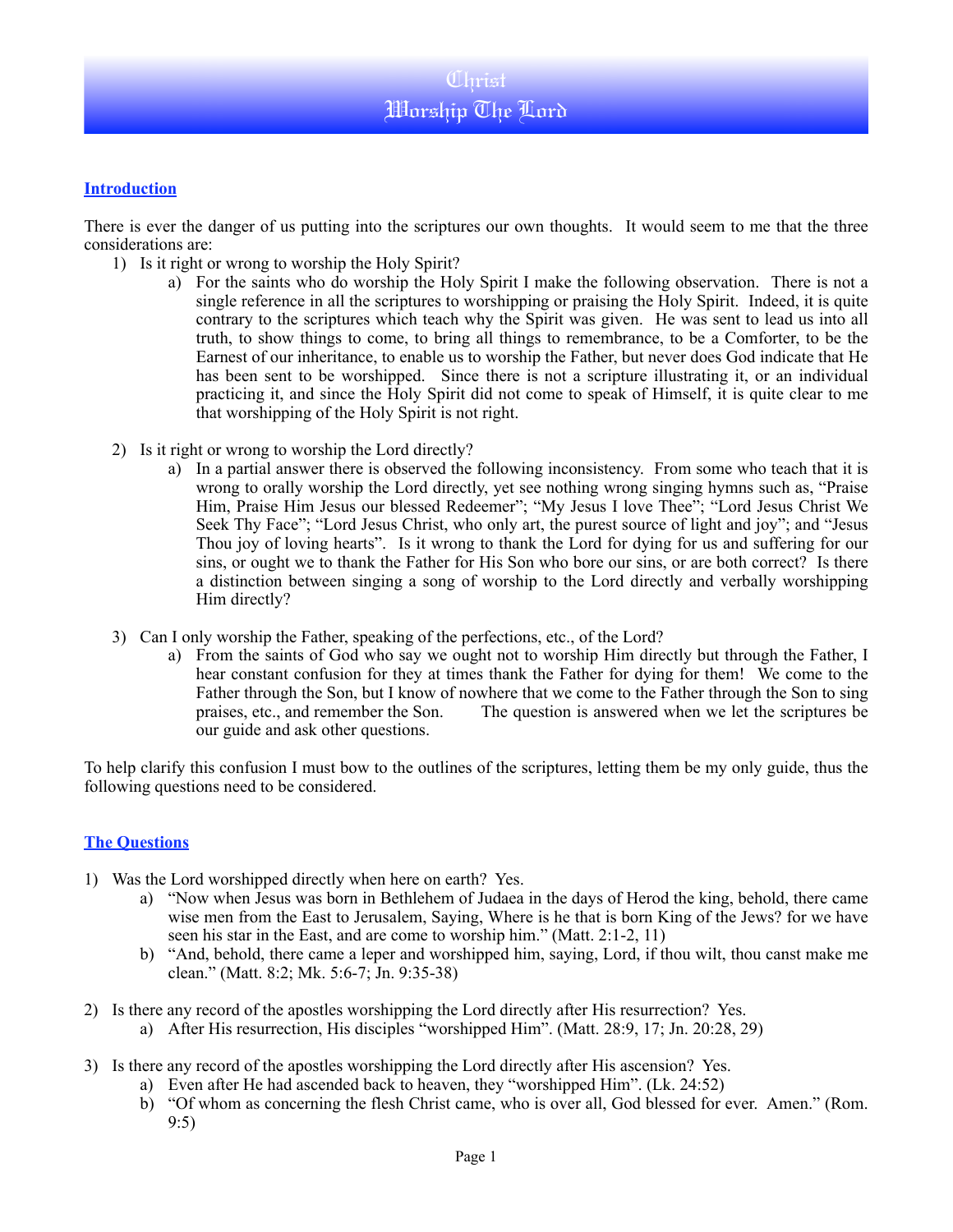- 4) Is the Lord worshipped directly in the millennium? Yes.
	- a) "And again, when he bringeth in the first-begotten into the world, he saith, And let all the angels of God worship him." (Heb. 1:6)
	- b) "And it shall come to pass, that every one that is left of all the nations which came against Jerusalem shall even go up from year to year to worship the King, the LORD of hosts, and to keep the feast of tabernacles. And it shall be, that whoso will not come up of all the families of the earth unto Jerusalem to worship the King, the LORD of hosts, even upon them shall be no rain." (Zech. 14:16-17)
- 5) Will the Lord be worshipped directly in Heaven? Yes.
	- a) "And I beheld, and I heard the voice of many angels round about the throne and the beasts and the elders: and the number of them was ten thousand times ten thousand, and thousands of thousands; Saying with a loud voice, Worthy is the Lamb that was slain to receive power, and riches, and wisdom, and strength, and honour, and glory, and blessing. And every creature which is in heaven, and on the earth, and under the earth, and such as are in the sea, and all that are in them, heard I saying, Blessing, and honour, and glory, and power, be unto him that sitteth upon the throne, and unto the Lamb for ever and ever." (Rev. 5:11-13)
- 6) Since the Lord was worshipped directly when on earth, now in Heaven, and will be in the future, it seems strange to me to be told that we, who owe Him most, while here on earth are told it is wrong to worship Him directly.

## **Why Worship The Lord?**

- 1. There are many reasons why the Lord is worthy of worship. There seems to be two curtailments:
	- a) The wonder of the Lord is so vast with every attribute, and glory beyond human comprehension and language. We are left not knowing where to begin.
	- b) The smallness of our appreciation due to time spent in the worship and consideration of the Lord.
- 2) The following is a few lead thoughts on the worship of the Lord:
	- a) Normally a believer is not long saved until they begin to hear about the Levitical offerings. The first is the Burnt Offering (Lev. 1:1-17) and after reading it is evident that it is a series of foreshadows of the Lord, which when understood, promote worship. For instance:
		- i) It speaks about the parts of the offering which can lead one to consider:
			- 1. The head (Lev. 1:4) of the offering which leads us to consider His head and consider His head physically, for He hath not where to lay His head, bowed His head on the cross, now crowned with many diadems (Matt. 8:20; Jn. 19:30; Rev. 19:12)
			- 2. The legs (Lev. 1:9) consider His purity of walk, its undeviating of his walk, and its consistency.
			- 3. The inwards pointing to the inward perfections of the Lord, "In Him is no sin" (1 Jn. 3:5).
	- b) We could consider Christ and His positive responsiveness to those who afflicted Him.
		- i) "Who when He was reviled, reviled not again" (1 Pet. 2:23). Amazing love that even when beaten, humiliated, and spat on, He did not revile or threaten.
		- ii) What sort of a man is he? A man who has no backbone to be so humiliated? Who judged it better to say nothing? Who had no power? A thousand times No. He was a man whose love was greater than the thought of self exalting, who weighs carefully the hideousness of the deed against God who is saddened at the human depravity of the human heart, and on the cross He says: "Father, forgive them; for they know not what they do" (Lk. 23:34).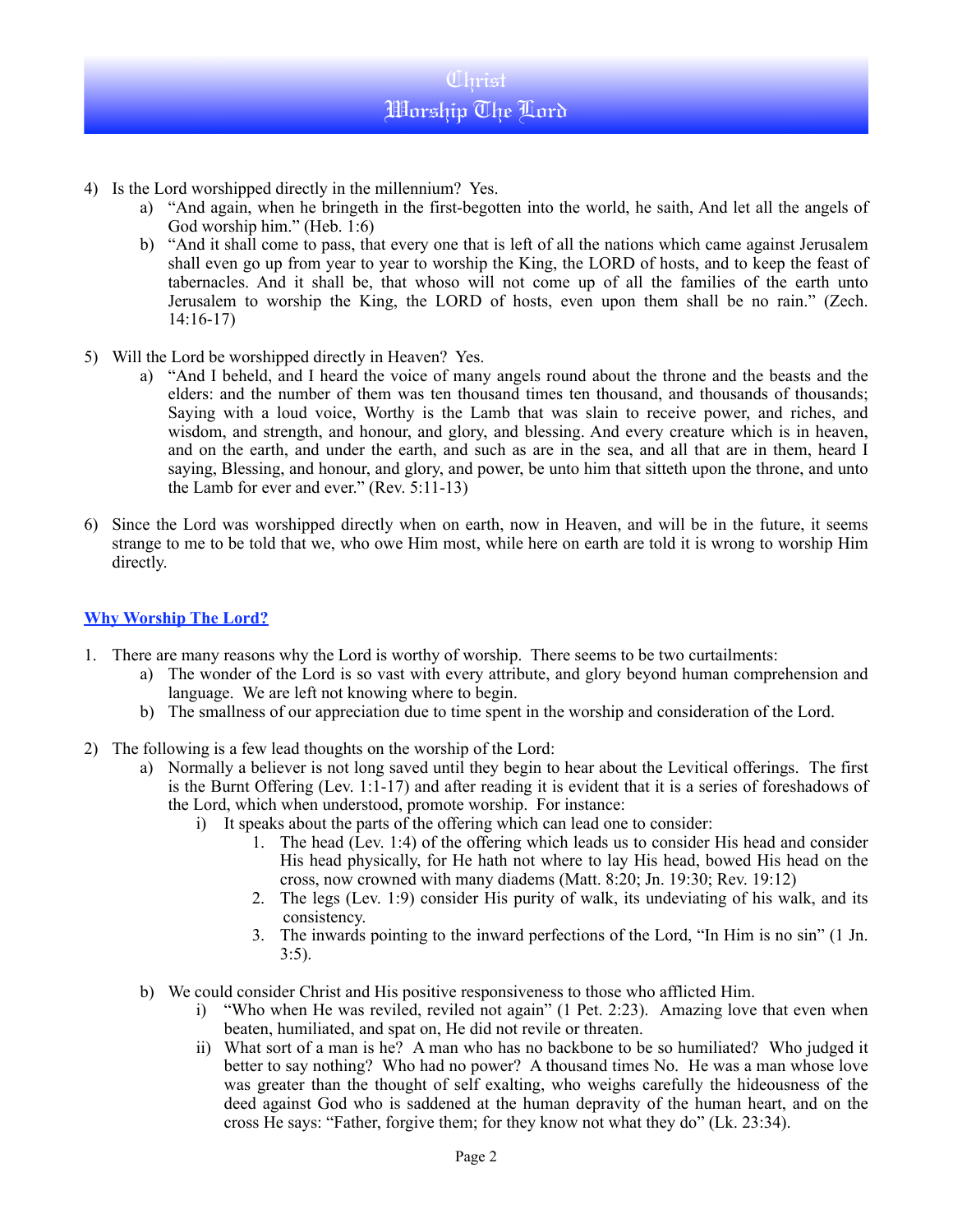- c) Christ and the loveliness of His attitude to the one who betrayed Him.
	- i) The night of His betrayal, Judas had taken the sop, "Jesus answered, He it is, to whom I shall give a sop, when I have dipped it. And when he had dipped the sop, he gave it to Judas Iscariot, the son of Simon" (Jn. 13:26); "He then having received the sop went immediately out: and it was night" (Jn 13:30). How would I react to someone to whom I had so definitely offered friendship and assisted for over three years, with the knowledge they were going out to ratify the situation of my death? The Lord offered to Judas the gift of friendship, and it was genuine. If I had to offer the gift it would be in hypocrisy. Idealistically I might feel sorry for the individual but in my flesh there would be spite, anger, hostility, and possibly I would snarl in vindication. Possibly there could even be in my heart, with a frozen hatred, awaiting the time when God will judge the individual. Christ was never like that. In this case it is not what the Lord said, but how He spoke something to the poor. What perfection.
- d) The sovereignty of the Lord over creation.
	- i) Mark recorded a stupendous experience of the disciples. He had told the disciples to sail to the other side of the lake and He, being exhausted, fell asleep (Mk. 4:38). Being awakened He arose, and speaking to the wind and seas, the wind ceased and there was a great clam (Mk. 4:39). He was seen as the sovereign Lord who ruled the wind and waves and the disciples being were filled with awe said: "What manner of man is this, that even the wind and the sea obey Him?" (Mk. 4:41)
	- ii) The young woman in the Song of Solomon was asked: "What is thy beloved more than another beloved?" (Song of Sol. 5:9). Her response was: "He is altogether lovely" (Song of Sol. 5:16). The Psalmist said: "Thou art fairer than the children of men" (Psa. 45:2). With the spotlight on the unequaled excellencies of the Lord we realize:
		- (a) He is more humble than any authoritarian figure. (Jn. 13:14)
		- (b) He is more exalted than any other potentate. (Rev. 19:16)
		- (c) He is more distinguished than any other dignitary. (Rev. 17:14)
		- (d) He is more prominent than any other power having a superior name. (Phil. 2:9; Heb. 1:4)
	- iii) Well did the hymn-writer pen the words:

.

"Join all the glorious names, that mortals ever knew, All are too mean to speak His worth, too mean to set my Saviour forth."

- e) In Christ there are the rich combinations of sympathy (Matt. 9:36; 18:33; Lk. 7:13); and superiority being the Firstborn, First begotten, and Firstfruits (Rom. 8:29; 1 Cor. 15:20; Col. 1:18). His sympathy was never cramped by local or parochial boundaries (Jn. 4:9), His teaching was never limited to the temporal ideologies of the day but constantly went onto eternal matters (Jn. 3:3-7; 4:7-10). Being a Shepherd He had a love for His sheep that can only be expressed by laying down His life for them (Jn. 10:15, 17); knowing them individually and intimately (Jn. 10:14, 27); leads more gently (Psa. 23:2); and cares more sympathetically (Isa. 40:11; 46:4).
- f) Because of His perfections Christ never needed to apologize for a statement made or action done. He was weary in the work of the Lord but never of it, apathy or a nonchalant spirit was foreign to Him. He was free from all animosity, never asked prayer for Himself, never looked for pity, never had to confess a failure or sin, nor ever ask for forgiveness.